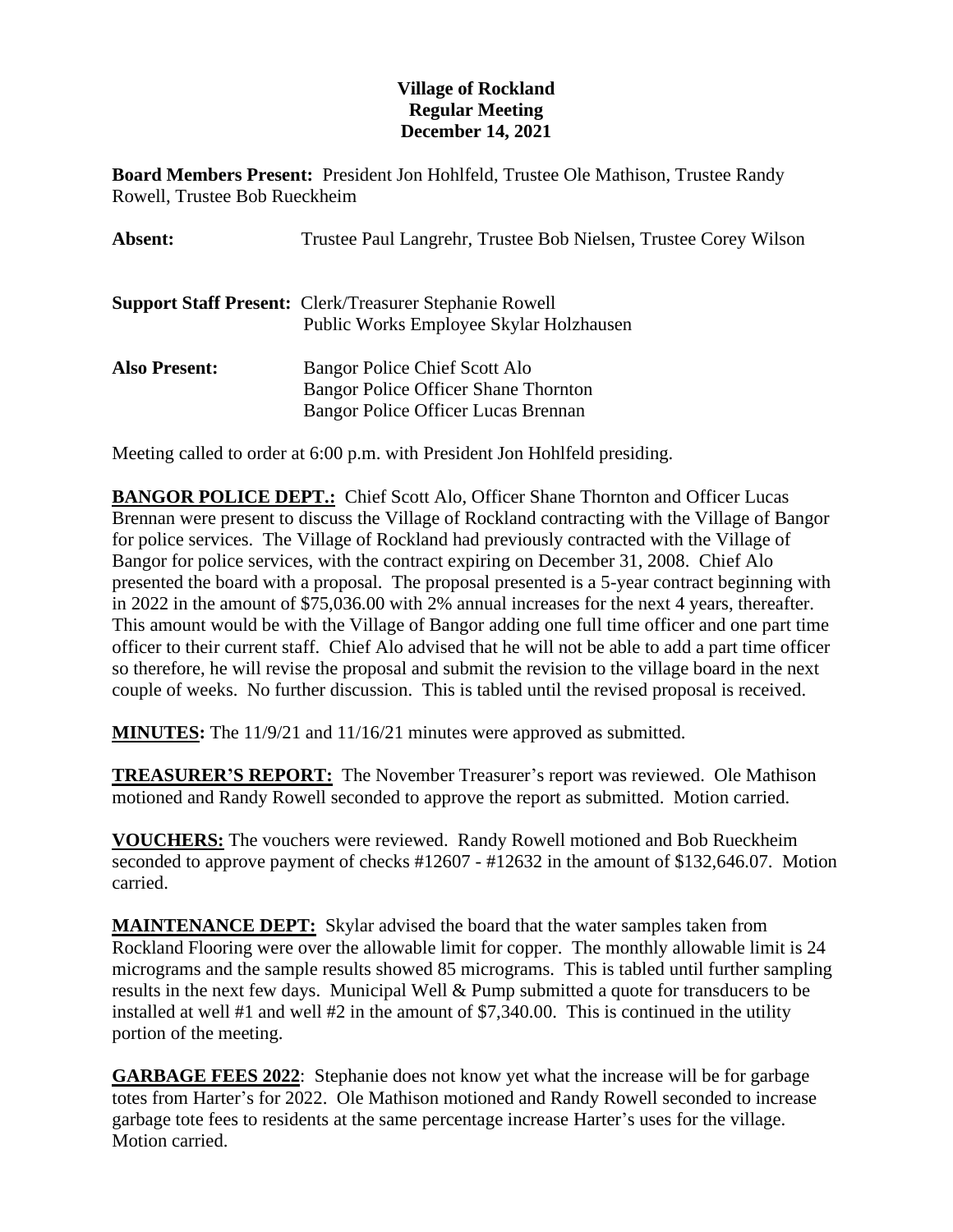**ADJOURNMENT**: Ole Mathison motioned and Randy Rowell seconded to adjourn. Motion carried. Meeting adjourned at 8:20 p.m.

Respectfully submitted,

Stephanie Rowell Village Clerk